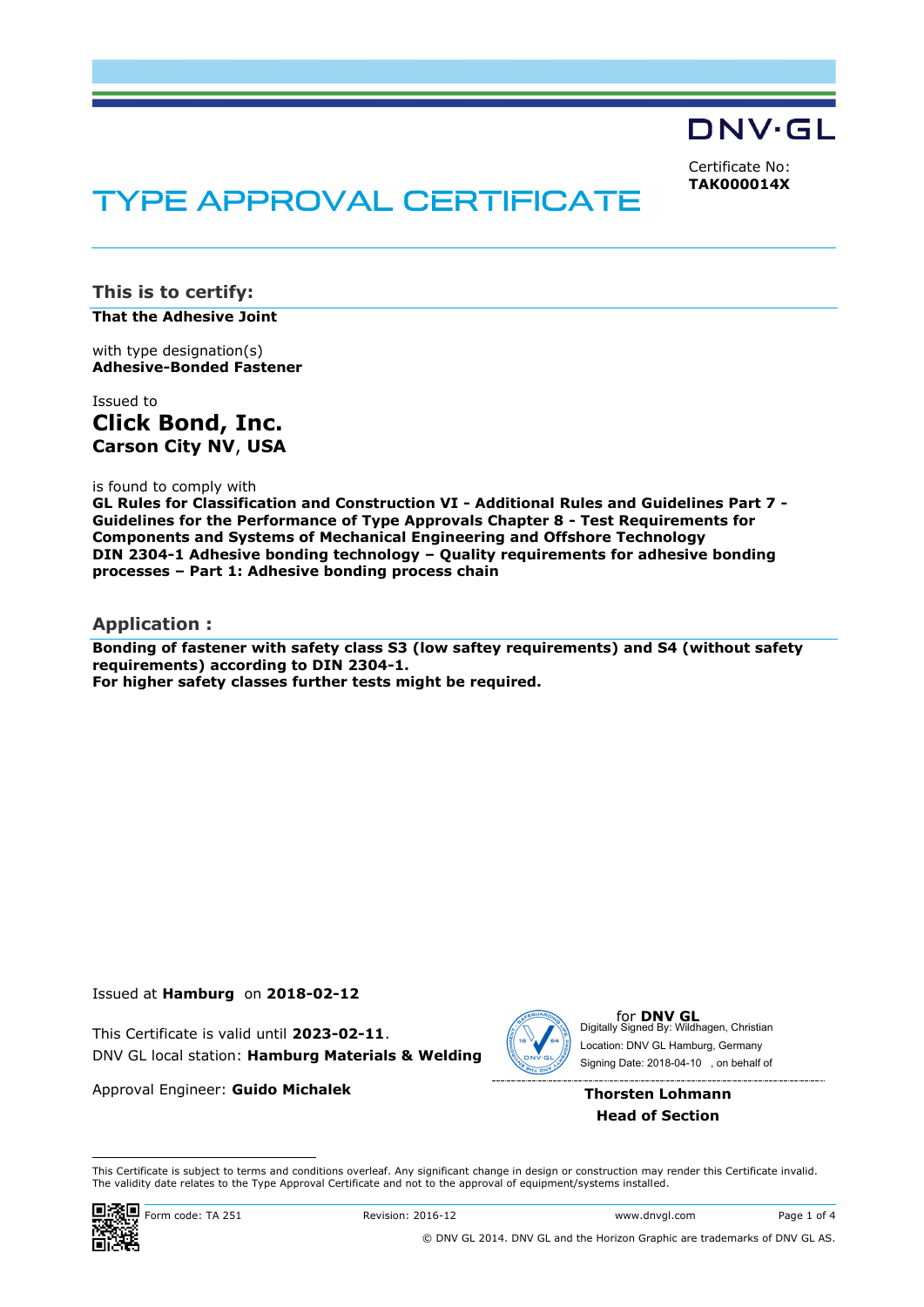Job Id: **262.1-028252-1** Certificate No: **TAK000014X**

#### **Product description**

Bonded fastener with a fixed (due to installation fixtures) bondline thickness.

#### **Approved variants**

| Part                            | <b>Type</b> |
|---------------------------------|-------------|
| CS125 / CS200                   | Studs       |
| CS922 / CB9522                  | Studs       |
| CN125 / CN200                   | Standoffs   |
| CM905 / CB9205                  | Mounts      |
| CM988 / CB9788                  | Mounts      |
| CM989 / CB9789                  | Mounts      |
| CM459 / CB4595 (Size 1A to 8)   | Mounts      |
| CM920 / CM951 / CB9120 / CB9151 | Mounts      |

# **Approved adhesive**

CB420 (acrylic adhesive)

#### **Approved surface treatment**

According to Click Bond Process Specification CBPS-244 Rev.4

# **Approved surface**

DNV GL Shipbuilding steel or equivalent

# **Tests carried out**

- 1. Tensile test with bonded fastener at 23/50 according to Click Bond test instruction
- 2. Shear test with bonded fastener at 23/50 according to Click Bond test instruction
- 3. Tensile Lap Shear Test according to ISO 4587 at 23/50 and after - Saltspray test according to ISO 9227 for 1000h - Alternating climate test (4h at 80°C / 95% >> -40°C in 4h >> 4h at -40°C >> 80°C / 95% in 2h) for 1000h

# **Type Examination documentation**

- Qualification Test Report ETR 15-004 and supplement
- Qualification Test Report ETR 17-002 and supplement
- Technical and Material Safety Data Sheet of CB420 (acrylic adhesive)
- Quality assurance documentation of the adhesive and fastener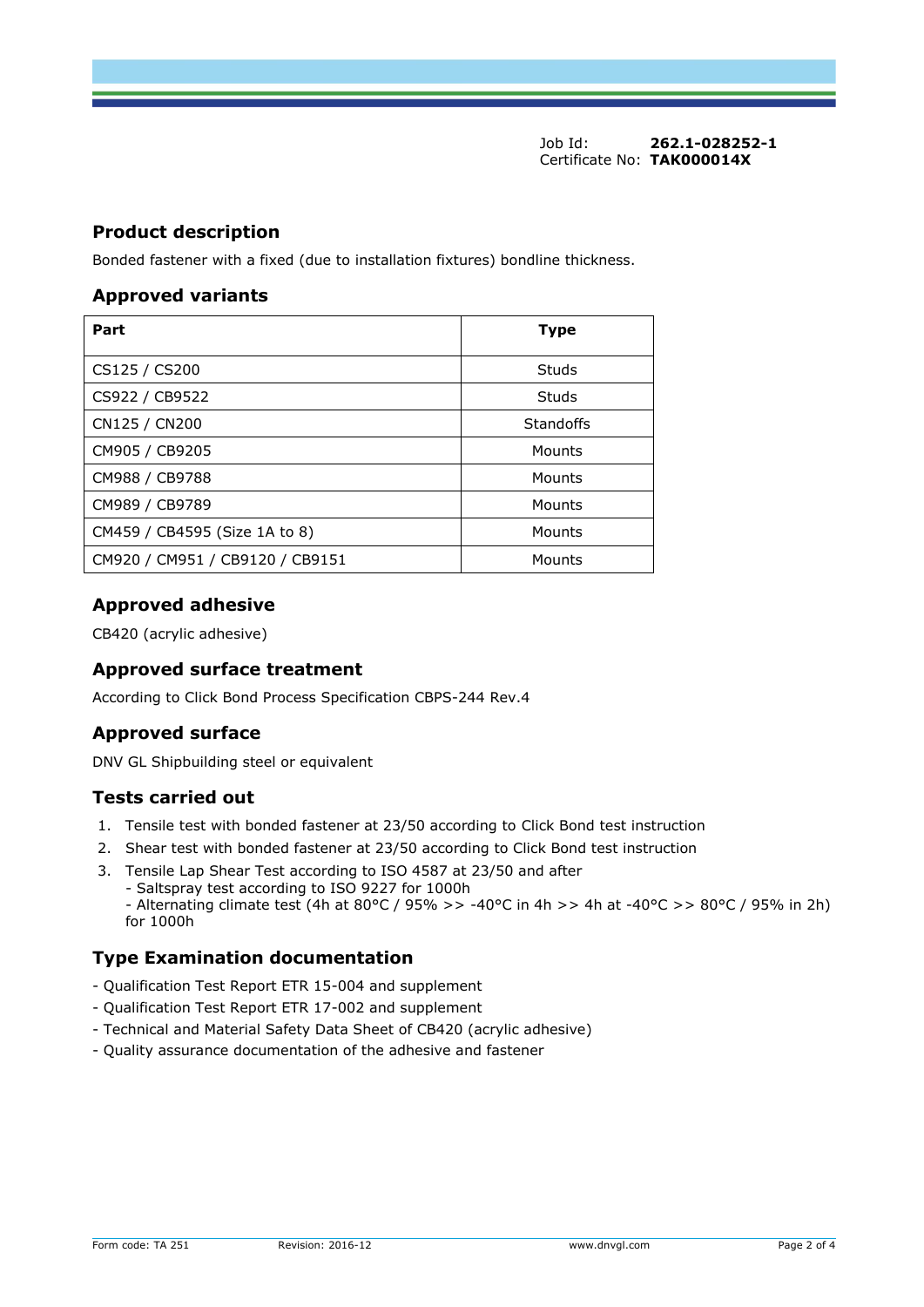Job Id: **262.1-028252-1** Certificate No: **TAK000014X**

| <b>Design load</b>                       | <b>Tension</b> | <b>Shear</b> | <b>Tension</b> | Shear | Unit |
|------------------------------------------|----------------|--------------|----------------|-------|------|
| <b>Application</b><br><b>Temperature</b> | 23             |              | 80             |       | °C   |
| <b>Type</b>                              |                |              |                |       |      |
| CS125<br><b>CN125</b>                    | 90             | 151          | 32             | 54    |      |
| CS200<br><b>CN200</b>                    | 128            | 322          | 46             | 116   |      |
| <b>CM988</b><br>CB9788                   | 128            | $-1)$        | 46             | $-1)$ |      |
| CS922<br>CB9522                          | 374            | 606          | 134            | 217   |      |
| CM905<br>CB9205                          | 41             | $-1)$        | 15             | $-1)$ |      |
| CM920<br>CB9120                          | 17             | N/A          | 6              | N/A   |      |
| CM951<br>CB9151                          | 17             | N/A          | 6              | N/A   |      |
| CM989<br>CB9789                          | 439            | 121          | 158            | 44    |      |
| CM459 1A<br>CB4595 1A                    | 243            | 190          | 87             | 68    | kg   |
| CM459 2<br>CB4595 2                      | 266            | 190          | 95             | 68    |      |
| CM4593<br>CB45953                        | 280            | 179          | 100            | 64    |      |
| CM459 4<br>CB4595 4                      | 319            | 217          | 114            | 78    |      |
| CM459 5<br>CB4595 5                      | 345            | 155          | 124            | 56    |      |
| CM459 6<br>CB4595 6                      | 357            | 169          | 128            | 61    |      |
| CM459 7<br>CB45957                       | 406            | 173          | 146            | 62    |      |
| CM4598<br>CB45958                        | 370            | 226          | 133            | 81    |      |

# **Limitation**

1) Approved only for Tensile Loads

# **Remarks**